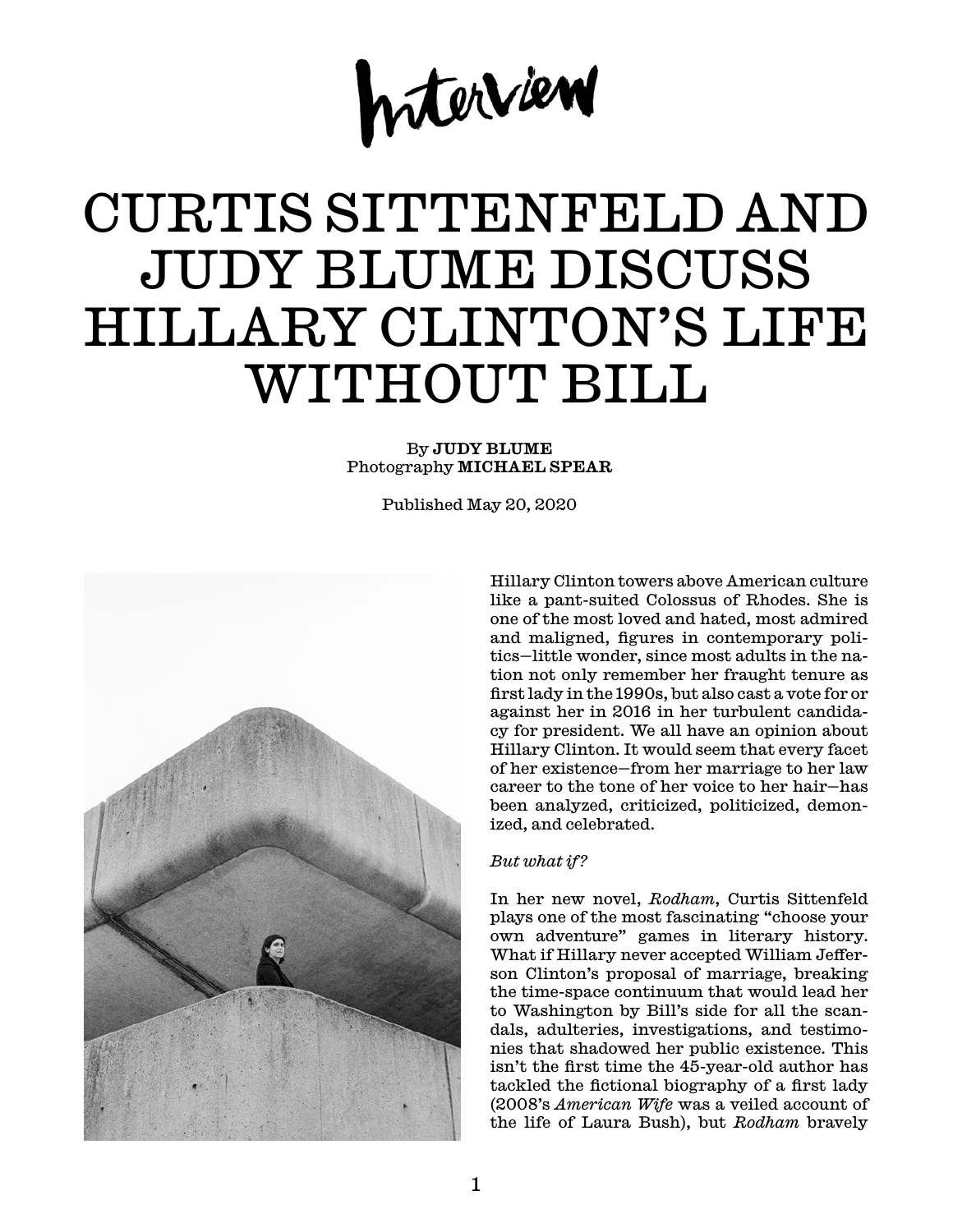and breathlessly takes this speculative fiction into the territory of what could happen when a brilliant, ambitious young woman is unshackled from her brilliant, ambitious, highly flawed husband.

Sittenfeld has been a lifelong fan of the national literary treasure Judy Blume. In recent years, they have become friends. During this age of isolation, Blume (in Key West, Florida, where she lives with her husband and has founded a bookstore) and Sittenfeld (in Minneapolis, with her husband and children) discussed the enduring power of Hillary, the magnetism of Bill, why sex needs to be written about, and why a fictional history of Melania doesn't seem likely.

CURTIS SITTENFELD: Hi Judy. How is your bookstore [Books&BooksKW] holding up? Are you able to get books out to customers?

JUDY BLUME: Obviously we're physically closed, but we're open for online and phone orders. We are delivering right to people's doors if they live in Key West. Order by noon, get your book by 4.

SITTENFELD: That's amazing.

———

BLUME: We'll do anything we can. We need to keep it going. Talk about a really crazy time. It's terrible. In my lifetime, there's never been anything like this. And I'm very old now, Curtis. George [Blume's husband] and I are both 82.

SITTENFELD: I think of you both as being very youthful.

BLUME: So do I but George was sick last year, as you know, although he is very strong. He was diagnosed with pancreatic cancer, and he had to go through surgery and chemotherapy. But he is amazing. He doesn't have the anxieties that I have. He just got through the whole thing, and now he's out there walking and biking. He says he's never been in such good shape.

SITTENFELD: Maybe it's for the best if there's a designated anxious person within a couple.

BLUME: Which one are you?

SITTENFELD: Which would be your hunch? If I'm the writer and my husband's not a writer,

which one of us do you think is the anxious one?

BLUME: My hunch is that you're like me.

SITTENFELD: Yes, of course. I aspire to be like you, but yeah, I am definitely the anxious one.

BLUME: High anxiety, high imagination.

SITTENFELD: Do you think those things are linked, or just a stereotype of writers?

BLUME: I wouldn't say writers in general, but maybe fiction writers. What do you think?

SITTENFELD: I do find it to be anecdotally true. I think I'm very neurotic for a normal person, but actually very well adjusted for a writer. But maybe I'm delusional. If I'm interacting with my typical suburban neighbors, something eccentric might pop out of my mouth, but it's nothing compared to the eccentric thing that would pop out of another writer's mouth five minutes after we met at some event.

BLUME: We both raised kids outside of New York, where all the writers are, so we had to be regular people, too.

SITTENFELD: Do you think that's served your writing?

BLUME: Probably. Right now, looking at what people are doing today at home, being isolated with kids, and no helpers in the house, I'm thinking, "How did I ever do that, the young me, kids and household duties and still writing?" And yet, I also think I got more writing done in those days because I used my time really wisely. I had those two hours a day when they went to preschool. That's just what we got then.

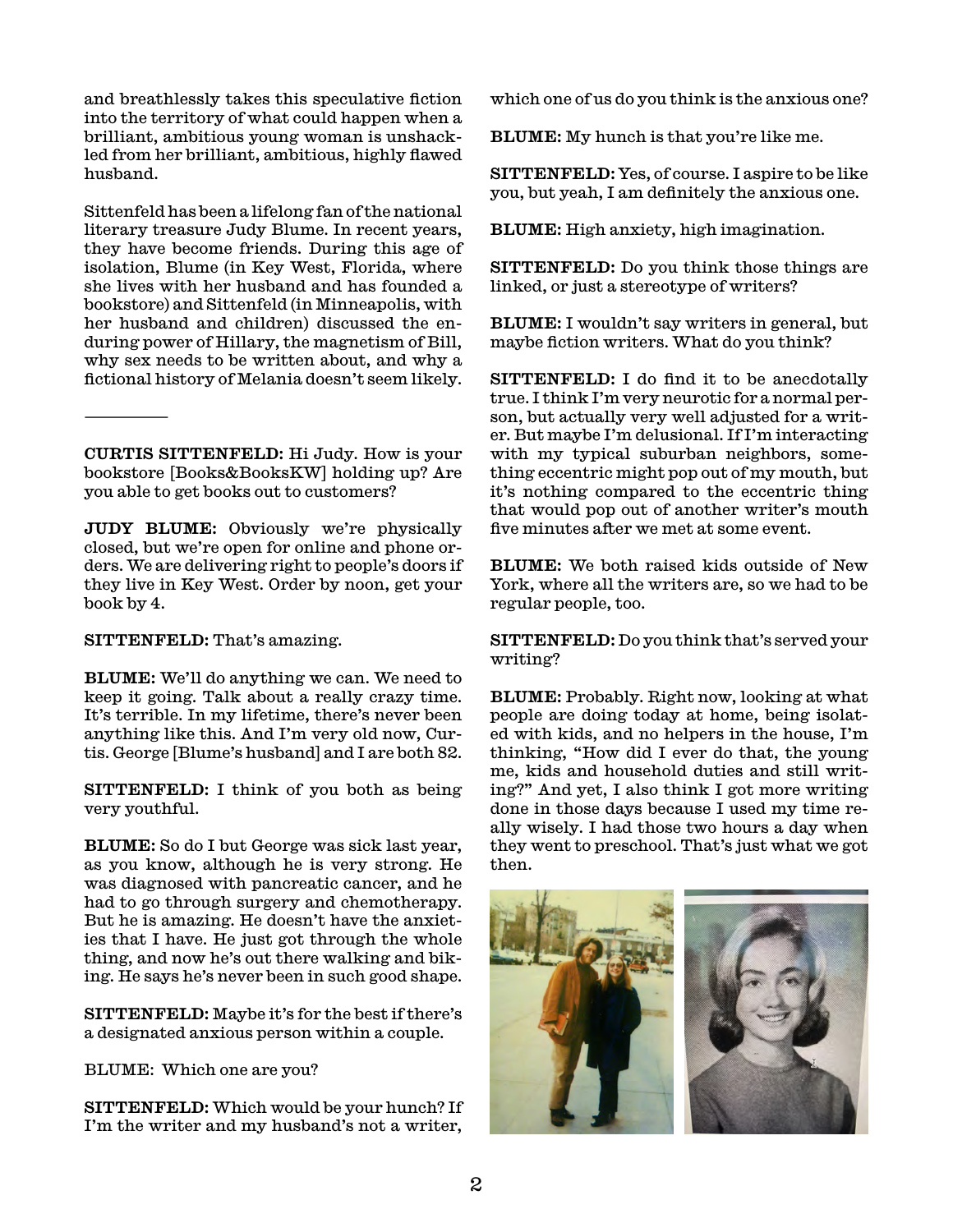SITTENFELD: The preschool years especially! I would sometimes encounter other moms who had clearly spent the entire preschool time exercising or running errands. And I would be like, "I'm trying to fit a book into this hour!"

BLUME: Let me start this interview by telling you that you are my second interview. The first person I interviewed professionally was Hillary Clinton.

SITTENFELD: Oh my god. Wait. *What*? When? Where?

BLUME. It was the 25th anniversary of *Sesame Street* [in 1993]. *TV Guide* came to me and said, "Would you interview Hillary Clinton? She's coming for the 25th anniversary." I was totally unprepared and inadequate. It's just not what I can do. George took a photo of me that morning before the interview. I was wearing a power jacket with big shoulder pads, and I had big permed hair that went all the way down to my shoulders. He got me a little tape recorder. I told Hillary, "I'm really nervous, I've never interviewed anybody, let alone a first lady. She said, "Don't worry. Just turn on your tape recorder and I will talk." She was well prepared. She even told me Chelsea's favorite Muppet. Snuffleupagus. There was nothing spontaneous. It was very fast. Did you ever interview her?

SITTENFELD: No, but I have been in relatively close physical proximity to her. When I was a senior at Stanford, Chelsea toured. I think Chelsea is five years younger than I am and was a junior or senior in high school. This was probably the fall of 1996. None of us had cellphones, but the campus grapevine came to life, and people said, "Chelsea and Hillary are on a tour at this very moment." I was on the staff of the newspaper. We staged a meeting outside, knowing that the natural path of the tour would make them cross by us. So I stood a few feet away from her, but I've never shaken her hand. I've never met her. I don't anticipate that I will.

BLUME: I've met her several times on the Vineyard [Martha's Vineyard] in the summer when there would be fundraisers—Come and meet Bill and Hillary at so-and-so's house. It would be a big get-together for the Democratic Party. Chelsea was always there. I did shake her hand. Then you stand on line and have your picture taken with them. That always struck me as so

bizarre. But that's politics, right?

SITTENFELD: Did you have a different impression of her during those fundraisers than you did during your *Sesame Street* interview?

BLUME: I always asked her about Chelsea. She liked that. I think that was really important to her, although that's not why I asked. I asked because I was always interested in what was it like being her kid.

SITTENFELD: It is interesting. What about Bill?

BLUME: Bill was the way you captured him in your book. He looked right in your eyes. My daughter was with me once. She had some kind of tank top on. She said, "Oh mother, he put his hand right on my bare back." He put his arm around whoever was standing next to him. He has that big hand, and it was on her bare back. Maybe she had tingles. I don't know.

SITTENFELD: I've never met him, but I have heard many times that he has this incredibly magnetic presence, and that even people who plan not to like him swoon a little bit when they're actually confronted with his magnetism.

BLUME: Even with all those hundreds of people there, he has that ability to make you feel, if only for half a minute, that you are the only one. Before I ever met him, a friend of mine had told me that. But let's get on to your novel. First, I have to tell you, I'm a huge fan of your work. Ever since my daughter introduced me to *Prep* [2005], I've been hooked. *American Wife* [2008] is a real favorite. I hand-sell it every day at the bookstore. And now this new one—I could not put it down! I was riveted, in part because I love you and I love your work, but also because I was really, really curious. I couldn't stop reading.

#### SITTENFELD: Yay!

BLUME: So, first ladies, wives of presidents, whatever you want to call them—when and how did you decide to write Hillary's alternative life story, where she doesn't marry Bill?

SITTENFELD: There are two answers. In early 2016, before the election, an editor at *Esquire* reached out and asked if I would like to write a story from Hillary's perspective around the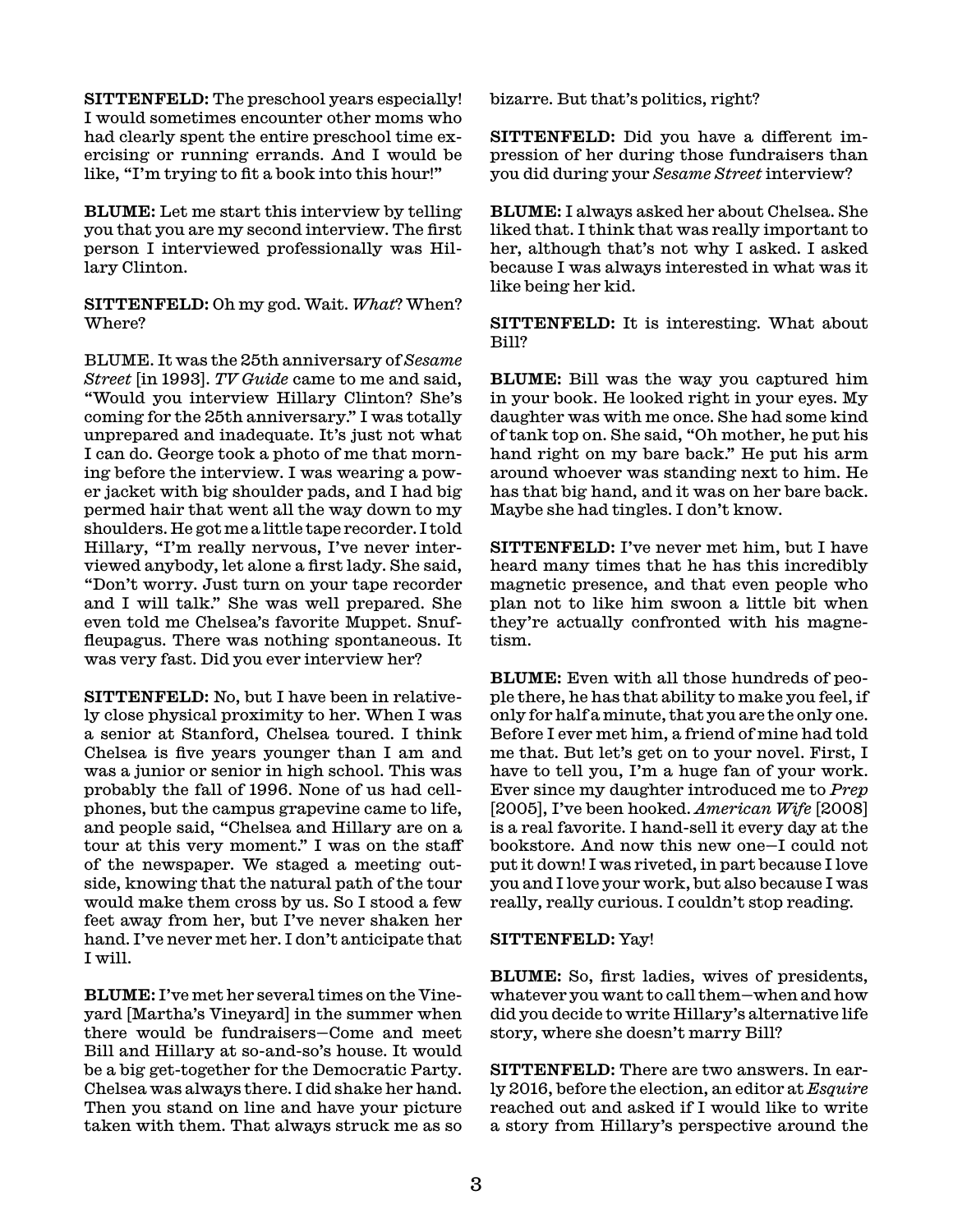

time of her becoming the official Democratic Party nominee. I did it, but it was a straightforward story. It never said her name, but it's very clear who it is. It's in the first-person. That fell in my lap and wasn't even my idea. Then when the election occurred, like a lot of people, I was surprised and disturbed by how things unfolded. I started to have this realization that grade-school children were aware of Hillary running for president, but a lot of them literally didn't know that Bill Clinton existed, let alone that he had been president, let alone that there's all this baggage associated with him for a lot of American adults. I thought to myself, "What if nobody thought of Bill and Hillary in the same breath? How would her life and career have played out differently?" I don't think I could have written a straightforward recounting of the 2016 election, even a fictional one. It would just be too painful. But I did feel like I could come at it sideways.

BLUME: As a writer, it's hard enough to write about fictional lives. But is there added pressure when it comes to tackling someone who is as well-known as Hillary?

SITTENFELD: Yes and no. You know the thing you said about how we've both lived a lot of our adult lives not in a literary epicenter? When I'm writing a book, it's almost like I'm in a little cave by myself, trying things. I can always say to myself, "It's a little weird that I'm writing this, but I don't have to put it out into the world," or, "This is just an experiment and I'll see how it turns out." I give myself freedom in that way. Then, if I don't feel like it's good enough, I can just hide it and nobody ever knows. This is my seventh book. I think it would have been nerve-racking if it were my first book. There are criticisms that a person can make of this book that are legitimate, but

I think there are criticisms that a person can make of any book that are legitimate.

BLUME: I can always write the bad reviews of my books myself, imagining the worst that someone could write about a book I've written.

SITTENFELD: I know what the negative reviews will say before I read them.

BLUME: I only see positives in this book. I was so mesmerized by the early love story of Hillary and Bill that I was actually rooting for them. When one or the other behaved in the wrong way, I was like, "No, no, no! Don't do that!" I have to ask you about the sex scenes, because you and I both have written about sex and it's no big deal. Here, they're explicit but they're delicate, and all from Hillary's point of view.

SITTENFELD: I have to say, really and truly, everything I know about writing about sex I learned from Judy Blume. Really. It's actually fascinating to me to hear you say, "We both write about sex and it's no big deal." Why is it such a big deal to other people? Do you feel like you've spent a lot of time answering the question of why you include sex?

BLUME: Maybe long ago. With *Forever* [1975] or even *Margaret* [*Are You There God, It's Me Margaret?*, 1970]. *Margaret* used to be banned.

SITTENFELD: In the future, whenever anyone asks me, I want be like, "As Judy said, it's no big deal."

BLUME: It's a part of life. It is an *important* part of life. I'm saying that as an 82-year old. It is who we are. I will bet you that there are millions of people who won't admit it, but who have imagined sex between Hillary and Bill. You have imagined them very delicately yet realistically. How was it writing those scenes?

SITTENFELD: It basically took me three years to write this book. Early on, there were decisions I had to make as a writer where I thought, "Am I going to use real names? Yes. Am I going to include sex scenes? Yes. Are they going to be pretty specific? Yes." After that, the decision felt resolved. I didn't show the book to anybody for let's say two-and-a-half years. Then, when other people read it, they have to go through the same thing of like, "Wait, did she use their real names? Wait, did she include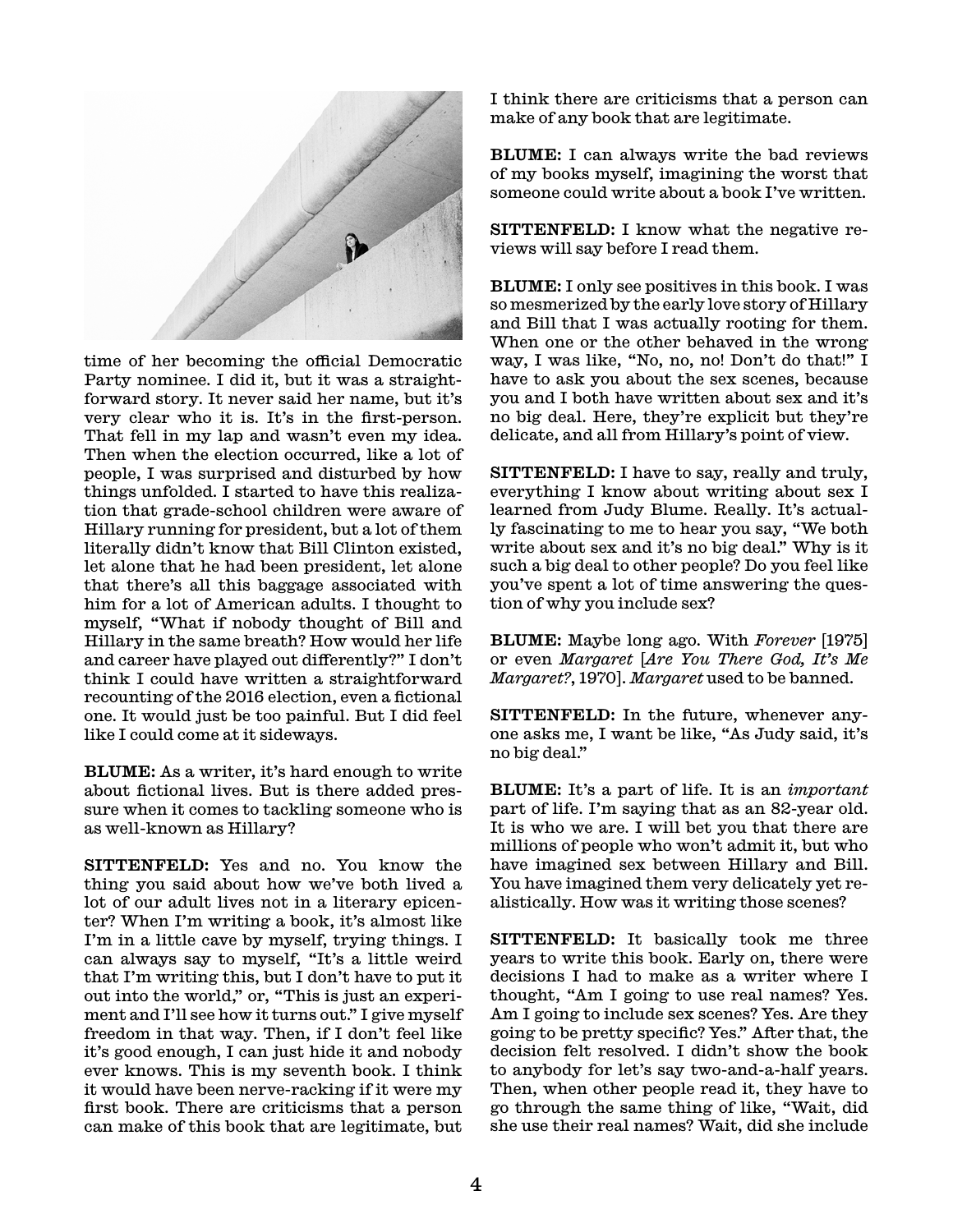sex scenes?" I feel like there are reasons, which I think that you and I probably intuitively understand, to depict a character in all their complexity. Of course you include sex. To show that this is such an important relationship and that it feels different to her. It almost seems like something would be missing or unexplained if it wasn't there. I don't think that it's deliberately provocative, although there are things I'll do as a writer that will make me feel embarrassed or sheepish as a person. If one of my neighbors said, "I read that scene of Hillary and Bill," I might blush, even though as a writer, I would totally defend why it belongs in the book.

BLUME: I don't see how you could tell this story without it, because so many of her major decisions are because of who he is sexually.

SITTENFELD: It does seem very intertwined with his general magnetism.

BLUME: It was refreshing for me to think of her as a sexual being, which I never really did before. Not that we're saying she is. We're just saying that she is in this fictional story, and I like that.

SITTENFELD: I think that distinction is important. If somebody said, "I really want to know who Hillary Clinton is," I would not say, "You should read my book." You should probably read a biography or one of her memoirs.

BLUME: What did you do in terms of research?

SITTENFELD: I did a fair amount. When I wrote *American Wife*, I had read [Clinton's] memoir called *Living History*. Then I read her 2017 memoir. I read Bill's autobiography up until they got married and then, because my plotline diverged from history, I stopped reading. There's a Carl Bernstein biography of Hillary [*A Woman in Charge*] that I read. There's a very juicy book called *Chasing Hillary* by Amy Chozick, who covered Hillary's political career on and off for 10 years. Then I listened to the audio of the memoirs of the women senators who ran for president in 2020, like Amy Klobuchar and Elizabeth Warren.

BLUME: Your writing is often very funny. In this book, writing in Hillary's voice, did you find yourself having to hold your humor in check?

SITTENFELD: Do you think there's humor in the book?

BLUME: When you bring in Donald Trump as a character late in the book, I laughed out loud. Otherwise, I don't think it's funny. Do you think it's funny?

SITTENFELD: Humor is really hard for me to assess. Sometimes I'll write something I didn't intend to be funny and then people will think it's funny. Or vice versa. I also feel like life is often funny, so it's almost like if you're depicting life realistically, humor will arise. The way I perceive Hillary is that she does have a sarcastic streak. I think she's actually a very warm person, which I am not sure is a widely held view, but among the people who know her, it seems like she's a warm person.

BLUME: People who know her tell me she has a great sense of humor.

SITTENFELD: She has received so much conflicting, impossible advice about how she's supposed to act over the years: Be tough, but be warm, but be authoritative, but be empathic, but don't seem weak. I think that she's pretty publicly guarded in a way that is understandable, given that she came of age in very male-dominated fields.

BLUME: I think she's really wary, and with good reason. Did you ever feel like you wanted to break out of the scene, call her up, and say, "Answer this question for me"?

SITTENFELD: When I wrote *American Wife*, I would sometimes dream of Laura Bush at night. I now dream of Hillary Clinton. In the dream I feel a little bit like, "I admire you, and my admiration is a large part of what motivated me to write this book, but I understand that you might have mixed feelings about the book if you read it, which I think you probably won't do anyway." If someone reached out and said, "Hillary Clinton would like to talk to you," I would be excited. In terms of whether or not there anything really mysterious, I feel like that's what fiction is for. You get to solve the mystery the way you want to solve it. I don't think there's any piece of information that I really wanted to get my hands on. I wrote the book I wanted to write, and I cannot control the real Hillary's reaction to it.